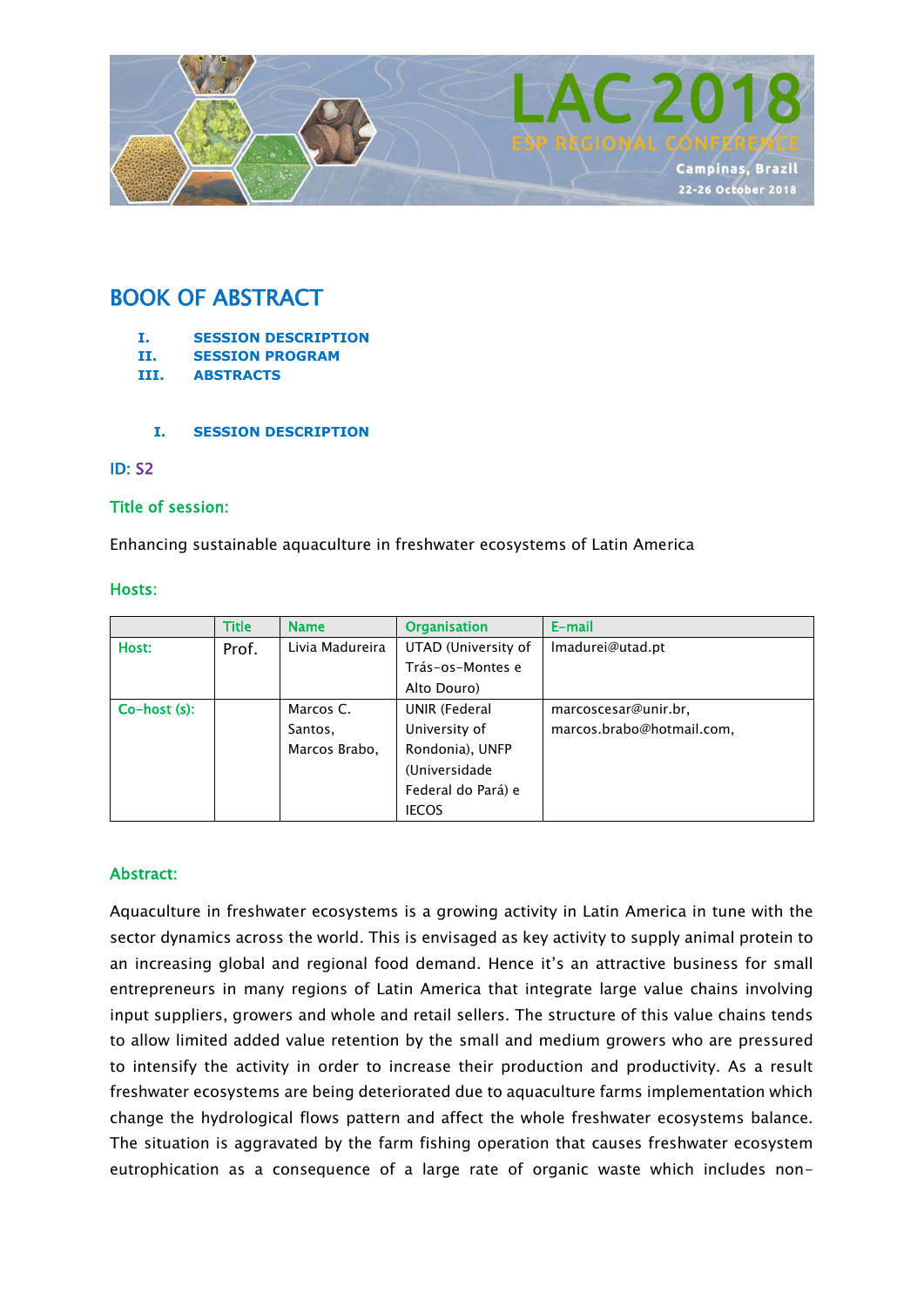

consumed feed, lixiviation of aquaculture feedstuffs, decomposition of died organisms, and over fertilization. Other ecosystem disservices of aquaculture are well documented by the scientific literature, including losses in soil ecosystems services and water quality, as well food safety issues due to overuse of antibiotics and other pharmaceutic substances to prevent and control diseases outbreaks that are inflated due to production intensity.

Given the sector importance as a supplier of important provisioning services if the activity respects the ecosystems carrying capacity it's fundamental to develop smart legislation along with effective tools for regulating the planning and the implementation of the activity. However, self-regulation is a major drive for enhancing sustainable aquaculture in freshwater ecosystems of Latin America. To accomplish the later incentives are need to lead to changes in aquaculture growers decision-making. These might include tools to increase grower's added-value such as ecological certification and branding or the development of responsible collective action at value chain level and/or at the watershed territorial and community level. Sustainable demand tools are also needed, by increasing consumer's awareness of environmental and food safety costs of unsustainable aquaculture.

To support the development of smart legislation, planning and regulation tools for policymakers along with the development of market-based tools to help growers and aquaculture value chains and the initiatives of collective action towards sustainability, the ecosystem services framework an related tools can be of major usefulness. Hence the aim of this session is to bring together researchers, policy-makers and business representatives enabling to exchange experiences and practical solutions to enhance sustainability of aquaculture in freshwater ecosystems and to present and discuss how ecosystem services framework and related tools can be used to get and share knowledge to inform public policies, researchers and private decision-makers.

#### Goals and objectives of the session:

- To share knowledge and experiences of practical examples and solutions for enhancing sustainability of freshwater ecosystems aquaculture in Latin America
- To present and demonstrate added-value of ecosystem services framework and related tools, including mapping, modelling, trade-off assessing, valuing and value capture of ecosystem services, to support the development of effective policies, planning and managing tools for freshwater ecosystems aquaculture
- Develop ecosystem approach guidelines with a business and socio-territorial development perspective for fresh water aquaculture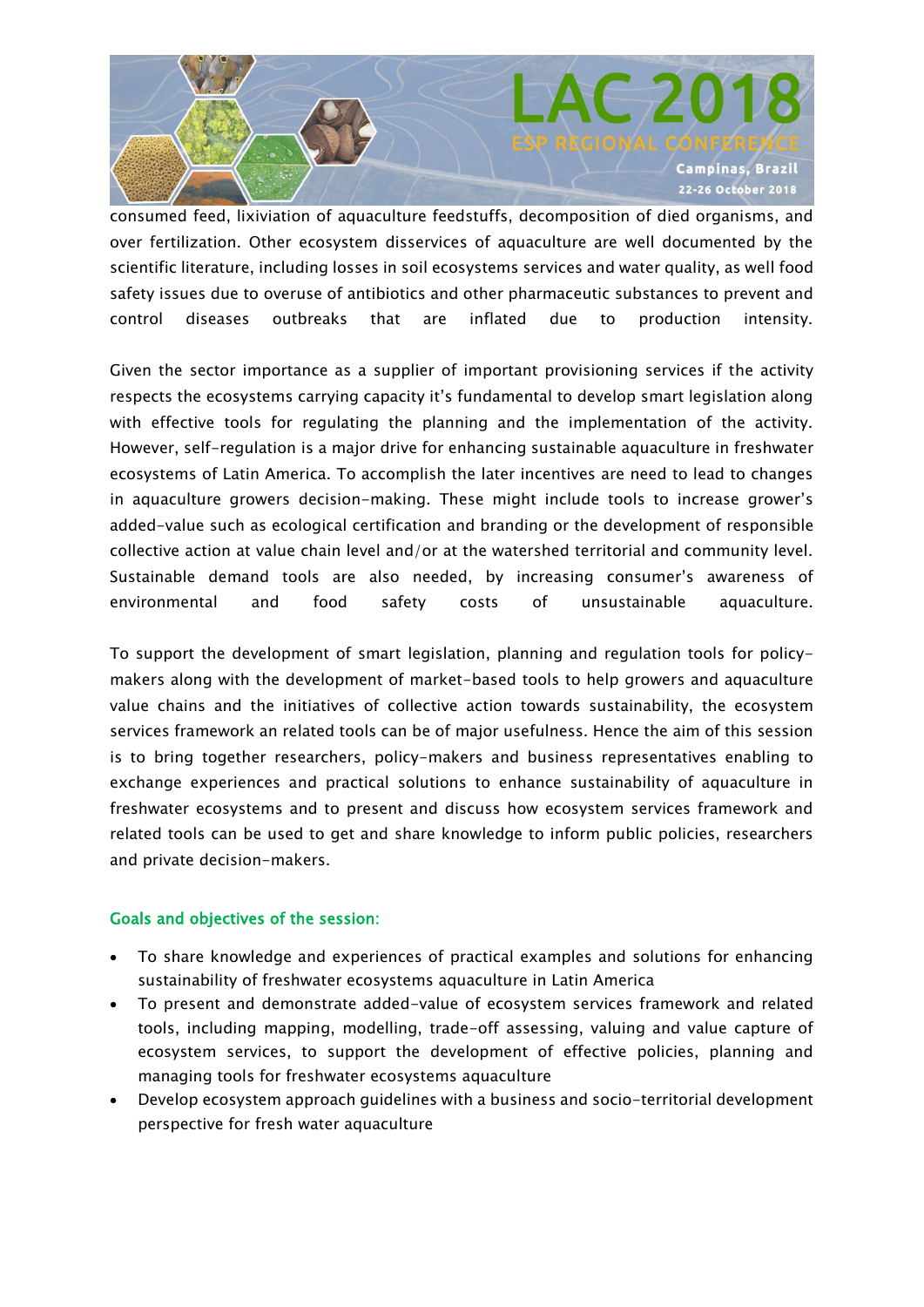

## Planned output / Deliverables:

- To establish a working multi-actor group to produce business guidelines to promote sustainable freshwater aquaculture based on the ecosystems services framework
- Develop a special issue proposal by inviting papers on the topic of ecosystem services approach for sustainable freshwater aquaculture
- To deliver contributions to the Sustainable agendas under discussion in this ESP regional conference.

# Related to ESP Working Group/National Network:

[Sectoral Working Groups: S2](https://www.es-partnership.org/community/workings-groups/sectoral-working-groups/swg-2-es-in-fishery-aquaculture/) – ES in Fishery & Aquaculture

#### **II. SESSION PROGRAM (S2)**

Date of session: Tuesday, 23 October 2018 Time of session: 13:30- 15:00

## Timetable speakers

| Time            | <b>First name</b> | <b>Surname</b> | <b>Organization</b>                                      | <b>Title of presentation</b>                                                                                                                         |  |
|-----------------|-------------------|----------------|----------------------------------------------------------|------------------------------------------------------------------------------------------------------------------------------------------------------|--|
| 13:30-13:45     | Tamara            | Fonseca        | São Paulo State<br>University, Brazil                    | Emergy synthesis of the ecosystem<br>services from lambari aquaculture                                                                               |  |
| $13:45 - 14:00$ | Marcelo<br>Gomes  | Silva          | Embrapa, Brazil                                          | Climate change and fish farming                                                                                                                      |  |
| $14.00 - 14.15$ | Marcos<br>Cesar   | Santos         | Universidade<br>Federal de<br>Rondônia (UNIR),<br>Brazil | Is sustainability decision-making<br>influenced by participation in online<br>social networks? The case of the<br>WhatsApp group "Peixe de Rondônia" |  |
| $14:15 - 15:00$ | Discussion        |                |                                                          |                                                                                                                                                      |  |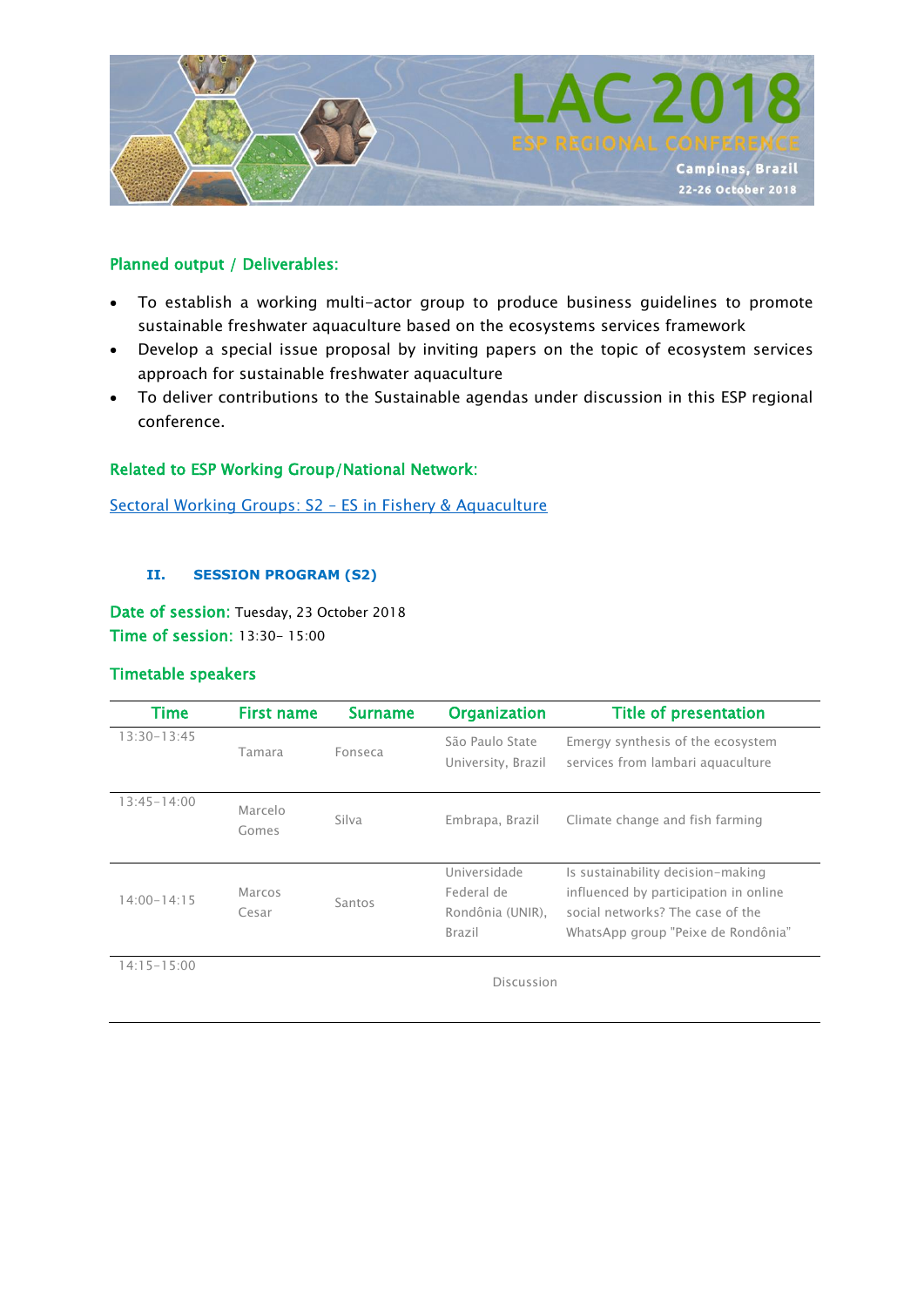

#### **III. ABSTRACTS**

*The abstracts appear in alphabetic order based on the last name of the first author. The first author is the presenting author unless indicated otherwise.*

#### 1. Type of submission: **Abstract**

S. Sectoral Working Group sessions: S2 Enhancing sustainable aquaculture in freshwater ecosystems of Latin America

# Emergy synthesis of the ecosystem services from lambari aquaculture

First authors(s): Tamara Fonseca Other author(s): Fernando H. Gonçalves, Wagner C. Valenti Affiliation, Country: São Paulo State University, Brazil Contact: ta.fonseca@hotmail.com

Lambari aquaculture is a fast-growing activity in Southeast Brazil. As a native low-trophiclevel fish, lambari has a potential to be produced in a sustainable way. Lambari aquaculture could provide several non-market-traded ecosystems goods and services (EGS). Thus, the identification and measurement of the systems' weakens and strengths are necessary steps for improving its efficiency and reach sustainability. Therefore, the present study aimed to identify and quantify the EGS provided by lambari aquaculture farms using the emergy synthesis method. We studied 9 lambari farms located in São Paulo State, Brazil, operating at different management strategies: low, medium and high production control. The positive externalities were identified based on the Indicators of Sustainability previously applied to the farms. A system diagram was set focusing on the emergy flows from the ecosystem services. The main services identified in the systems were greenhouse gases absorption, nitrogen and phosphorous retention, climate regulation, habitat provision, hydrological regulation, recreational activities and maintenance of rural communities' livelihoods. The next steps include quantifying these emergy flows into the lambari aquaculture system. The valuation of the EGS provided by lambari aquaculture could guide decision makers to promote changes towards sustainability. In addition, the internalization of these positive externalities could directly benefit producers that choose for better management practices.

Keywords: emergy synthesis, sustainability, ecosystem services, lambari aquaculture.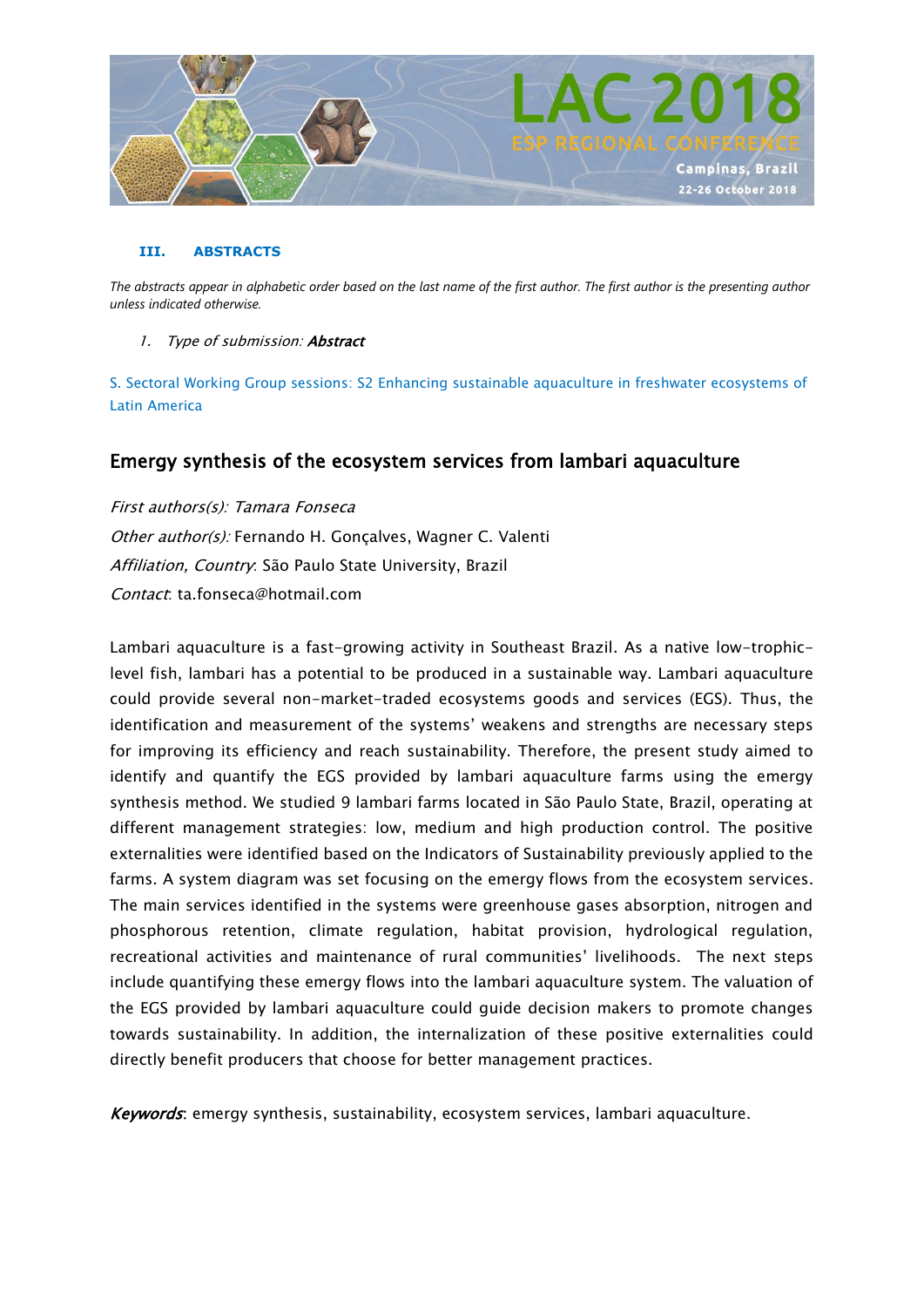

2. Type of submission: **Abstract** 

S. Sectoral Working Group sessions: S2 Enhancing sustainable aquaculture in freshwater ecosystems of Latin America

# Is sustainability decision-making influenced by participation in online social networks? The case of the WhatsApp group "Peixe de Rondônia"

First authors(s): Marcos C. Santos

Other author(s): Lívia Madureira, Carlos P. Marques Affiliation, Country: UTAD Universidade Federal de Rondônia (UNIR), , Portugal Contact: lmadurei@utad.pt

Aquaculture is a worldwide expanding activity which growth aims at responding to an increasing demand for fish. This paper focus on the Southern region of the Brazilian Amazonia. In the region, more than 90 thousand tons of native fish were produced in 2016, mainly in systems of confinement in excavated tanks. Aquaculture is experiencing continuous growth in the region for the last 10 years. Its expansion created several sustainability challenges, which might compromise the activity in the long run and endangered the local ecosystems sustainability. Fish growers along with other sector stakeholders are discussing solutions to overcome sustainability challenges both at the environmental and economic front. This paper analyses how effective can be multi-actors online social networks (OSN) acting as digital communities of practice. The conversations held in the WhatsApp group "Peixe de Rondônia" during a period of 15 months (from August 2016 to October 2017) by 239 actors, comprising: Input and equipment suppliers, Upstream industry and trade, fish growers (with 155 participants covering a diversity of growers in terms of its size and production system), the institutional sector, scientific community, and others, including the media and the community. The conversations held in the network were analyzed with content analysis technique. The analysis was supported by statistical analysis and lexical interpretations of lemmatization with the software Iramuteq. The results suggest that fish growers have a business view of sustainability, with a focus on aspects influencing fish productivity such as water quality, fish health and welfare, the introduction (pros and cos) of exotic species and the sector competitiveness, comprising the ecologic certification under a collective territorial brand. Hence, in spite of conflictual aspects some convergence can be found between economic and ecologic sustainability if fish growers were able to embrace the ecologic certification.

Keywords: Amazonia; Aquaculture; Content analysis; Sustainability; WhatsApp Group.